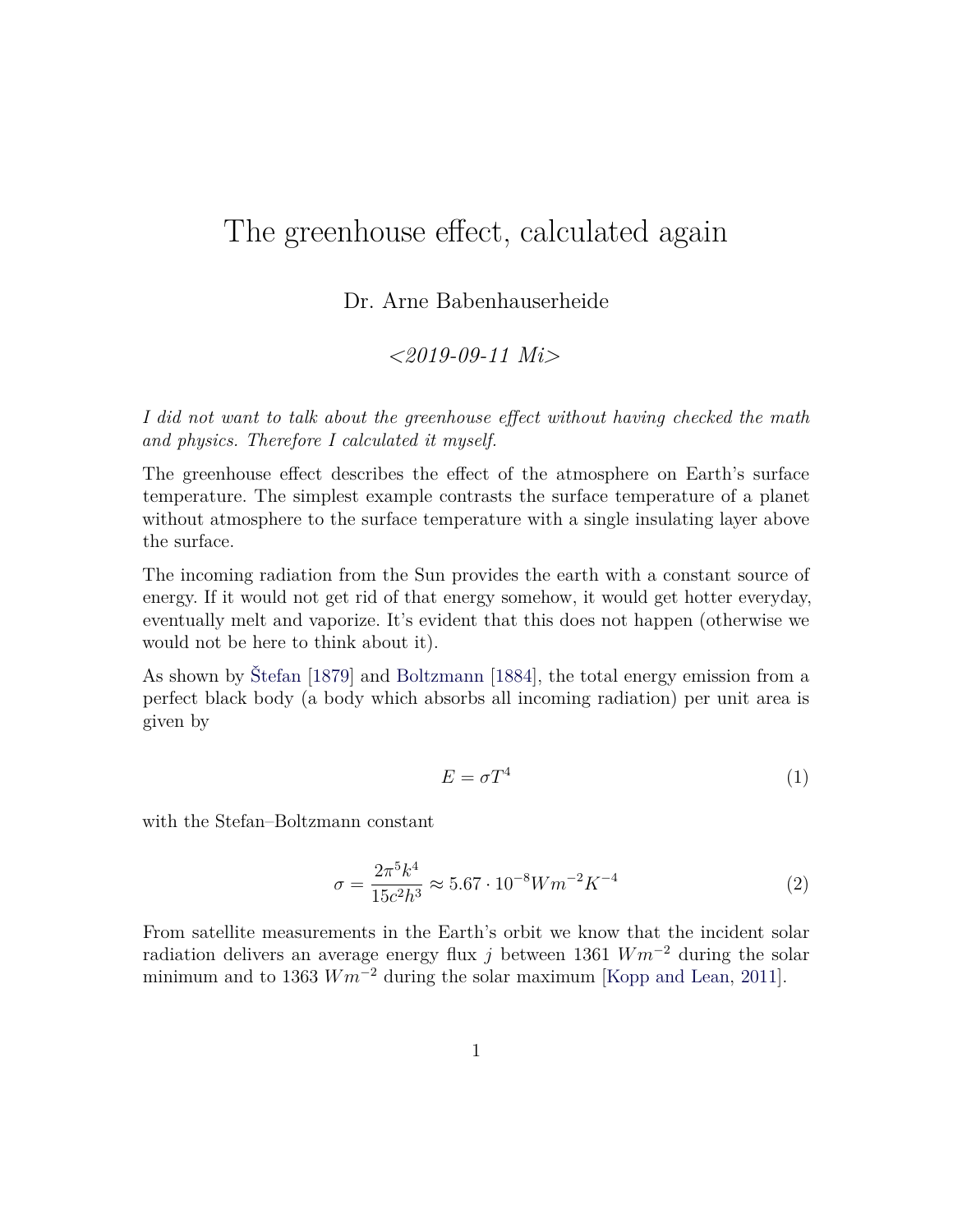This radiation hits the cross section of the Earth, the area of a circle with the radius of the Earth:  $\pi R^2$ . This is also the energy radiated by the Earth system, as evidenced by the Earth neither melting nor freezing. But this outgoing radiation is perpendicular to the surface, not to the cross section of the Earth. The total surface of a sphere is  $4 \times \pi R^2$ , or  $4 \times$  its cross section. So the energy radiated per area is just 25% of the incoming energy:  $\sigma T_{out}^4 = 0.25 \times \sigma T_{in}^4$ 



Abbildung 1: Visualization of directed incoming radiation from the Sun and spherical outgoing radiation from the earth.

The incident radiation delivers an Energy flux of  $E_i = 1362 W m^2$ , so the outgoing radiation of a perfect black body would be  $E_o = 340.5 W m^{-2}$ , which is consistent with a temperature of

$$
T = \left(\frac{E}{\sigma}\right)^{\frac{1}{4}} = \left(\frac{340.5 \cdot 15c^2 h^3}{2\pi^5 k^4}\right)^{\frac{1}{4}} K \approx \left(\frac{340.5}{5.67 \cdot 10^{-8}}\right)^{\frac{1}{4}} K = 278.623 K
$$
 (3)

This gives an average surface temperature of

$$
(278.62 - 273.15)^{\circ}C = 5.47^{\circ}C \tag{4}
$$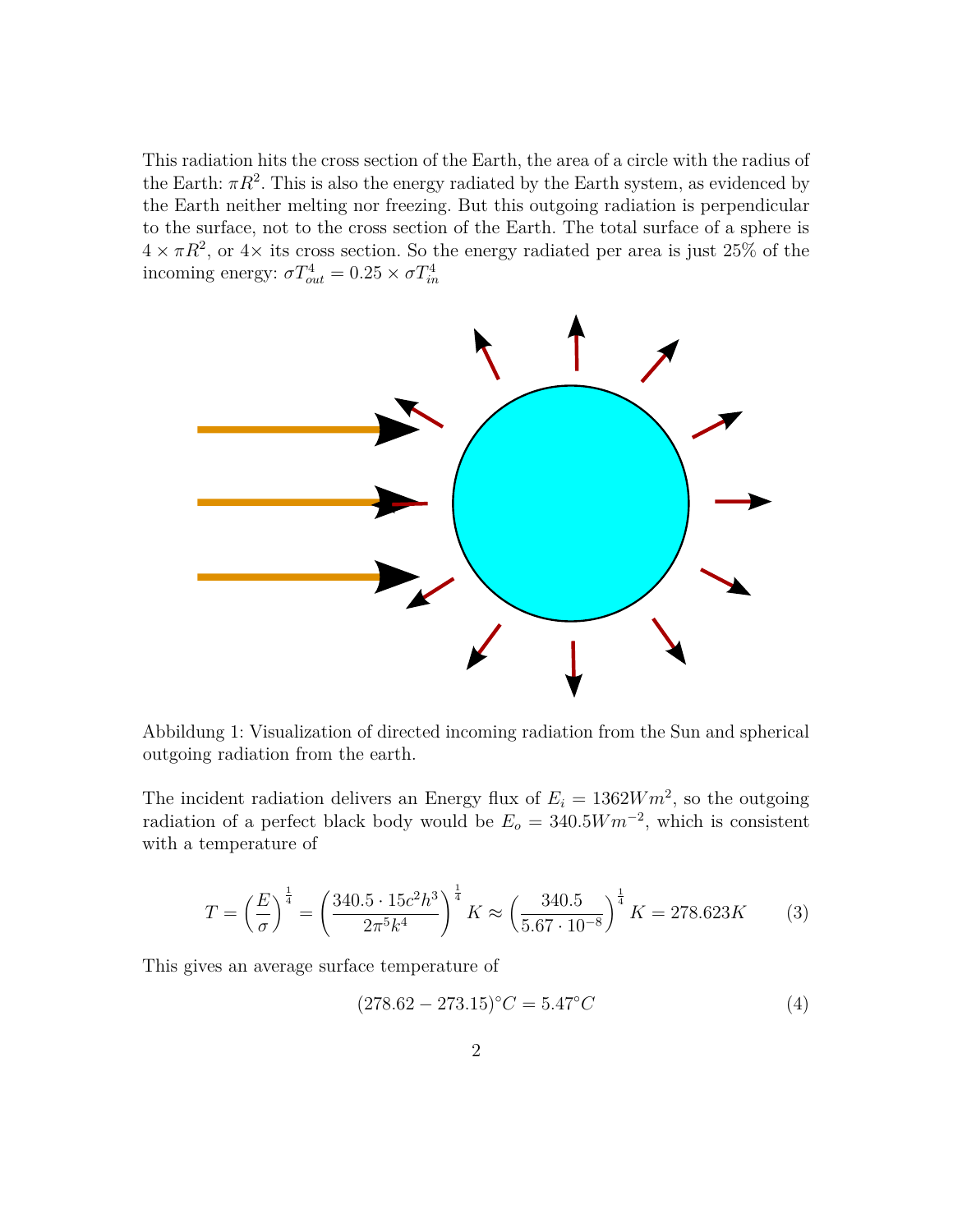for a perfectly black Earth without atmosphere.

Due to the simplifications used, this value is 8*K* lower than the measured mean sea and land surface temperature of 14◦*C* for the base period 1961-90 [\[Jones et al.,](#page-7-2) [1999,](#page-7-2) [Rayner et al.,](#page-8-1) [2006\]](#page-8-1).

Historically the next step after the black body estimation was to take the albedo into account: The amount of incoming radiation reflected directly back into space.

If we take into account that the Earth surface and clouds reflect roughly 30% of the visible light back into space, the Earth only receives roughly 70% of the energy which it needs to radiate back. For details, see [Muller et al.](#page-7-3) [\[2012\]](#page-7-3) and [Muller](#page-7-4) [\[2013\]](#page-7-4).[1](#page-2-0) The equilibrium temperature changes to 255 Kelvin, which is just about -18 °C. Note that changing the albedo by 1 percent point (to  $29\%$  or  $31\%$ ) would change the temperature by roughly 1 K.

```
1 (let* ((albedo 0.3)
2 (sol 1362)
3 (incoming-watt (* (- 1 <b>albedo</b>) (( s <b>ol</b> 4)))4 (c 3e8)
5 (h 6.62607e-34)
6 (k 1.38065e-23)
7 (pi 3.14159))
8 (expt
9 (/ (* incoming-watt 15 c c (expt h 3))
10 (* 2 (expt pi 5) (expt k 4)))
11 \qquad 0.25))
```
254.61953320379396

$$
T = \left(\frac{E}{\sigma}\right)^{\frac{1}{4}} = \left(\frac{0.7 \cdot 340.5 \cdot 15c^2 h^3}{2\pi^5 k^4}\right)^{\frac{1}{4}} K \approx \left(\frac{238.0}{5.67 \cdot 10^{-8}}\right)^{\frac{1}{4}} K = 254.6 K
$$
 (5)

There are small additional factors in play:

- effective temperature (radiation from a star) to air temperature (measured on Earth)
- emissivity: Common values range from 0.90 to 0.98, with forests and urban areas staying close around 0.95, grassland peaking at 0.95 but with a noticeable

<span id="page-2-0"></span><sup>&</sup>lt;sup>1</sup>You can check the albedo for several different spectral regions at  $http://www.globalbedo.org/$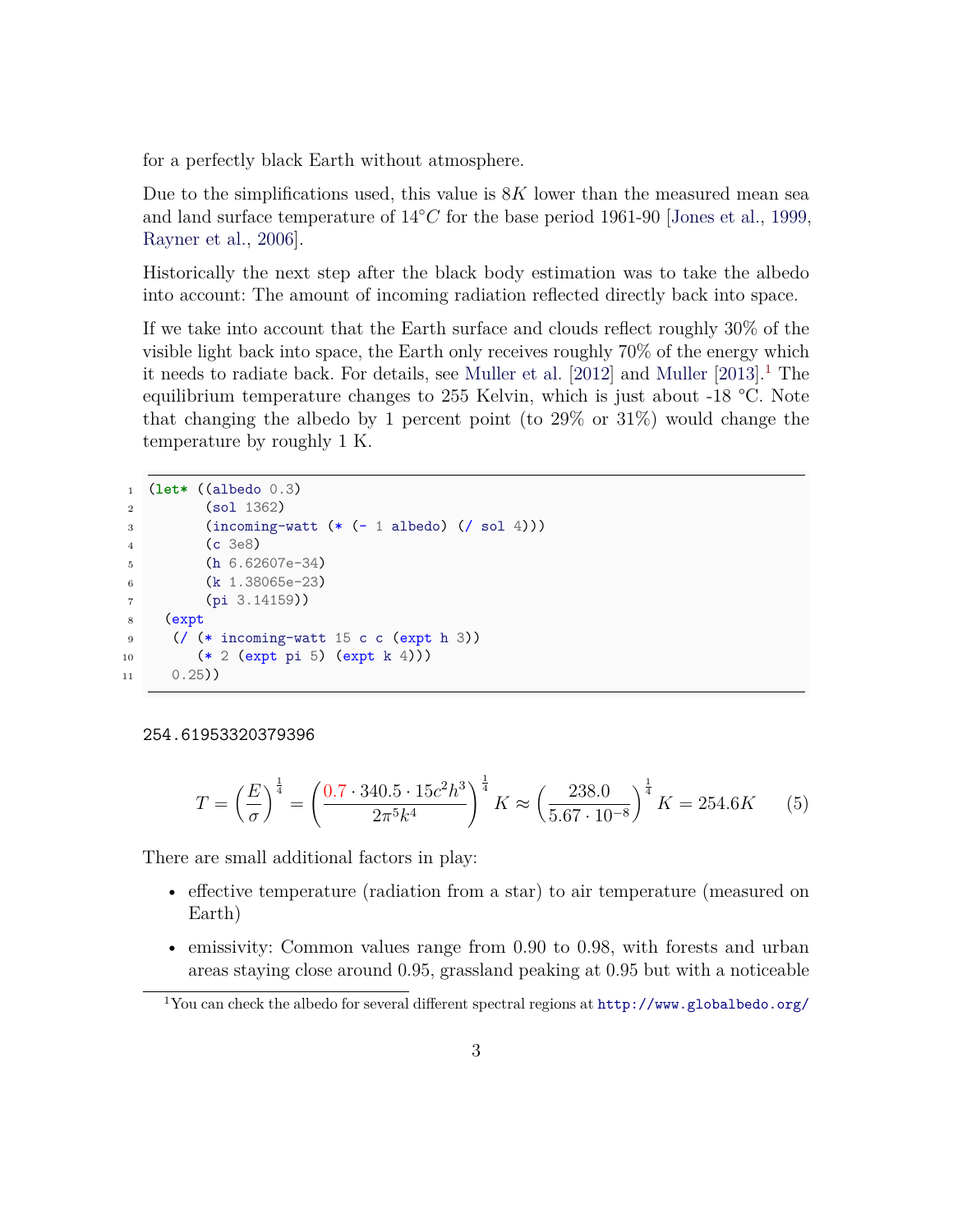tail towards 0.90 and barren soil and sparsely vegetated areas forming a broad distribution between 0.92 and 0.96 [\[Jin and Liang,](#page-7-5) [2006\]](#page-7-5). Snow 0.99 (Wan2002).

But with these we're still roughly 30 Kelvin away from actual temperatures. These are reached through absorption and radial re-radiation of outgoing energy, which effectively provides the Earth with insulation, most effective in the infrared.

This is what is typically called the **greenhouse effect**: Infra-red emissions by the Earth are absorbed by greenhouse gases in the atmosphere, so the Earth needs to be warmer to get rid of the same amount of received energy.

Greenhouse gases have a net effect on the temperature, because the outgoing radiation mostly consists of thermal infrared light (TIR), while the incoming radiation mostly consists of near infrared (NIR) visible (VIS) and ultraviolet (UV) light. Let's take the oldest account of this absorption: [Arrhenius](#page-7-6) [\[1896,](#page-7-6) "On the Influence of Carbonic Acid in the Air upon the Temperature of the Ground"] describes different absorption of moonlight depending on the wavelength of the light. Half this light absorbed in the atmosphere is radiated outwards, the other half inwards.

For the actual calculation, we use more recent results: [Höpfner et al.](#page-7-7)  $[2012, T]$  $[2012, T]$ natural greenhouse effect of atmospheric oxygen  $(O2)$  and nitrogen  $(N2)^{n}$ . They take into account the structure of the atmosphere by building on the well-established [Karlsruhe Optimized and Precise Radiative transfer Algorithm \(KOPRA\).](https://www.imk-asf.kit.edu/english/312.php)

The publication by [Höpfner et al.](#page-7-7) [\[2012\]](#page-7-7) showed that Outgoing Longrange Radiation without gas would be 365.7 W/m<sup>2</sup>, while with greenhouse gases it is 242.7 W/m<sup>2</sup>. That's a 33.6 % decrease in emission, so we need 1.5 times higher emissions to reach equilibrium. Let's factor this into the equations, and also use an emissivity of 0.95 for the earth's surface in infrared.

```
1 (let* ((albedo 0.3)
2 (emiss 0.95)
3 (sol 1362)
4 (incoming-watt (* (- 1 albedo) (/ sol 4)))
5 (c 3e8)
6 (h 6.62607e-34)
7 (k 1.38065e-23)
8 (pi 3.14159))
9 (expt
10 (/ (* (/ 365.7 242.7) incoming-watt (/ 1 emiss) 15 c c (expt h 3))
11 (* 2 (expt pi 5) (expt k 4)))
12 \qquad 0.25)
```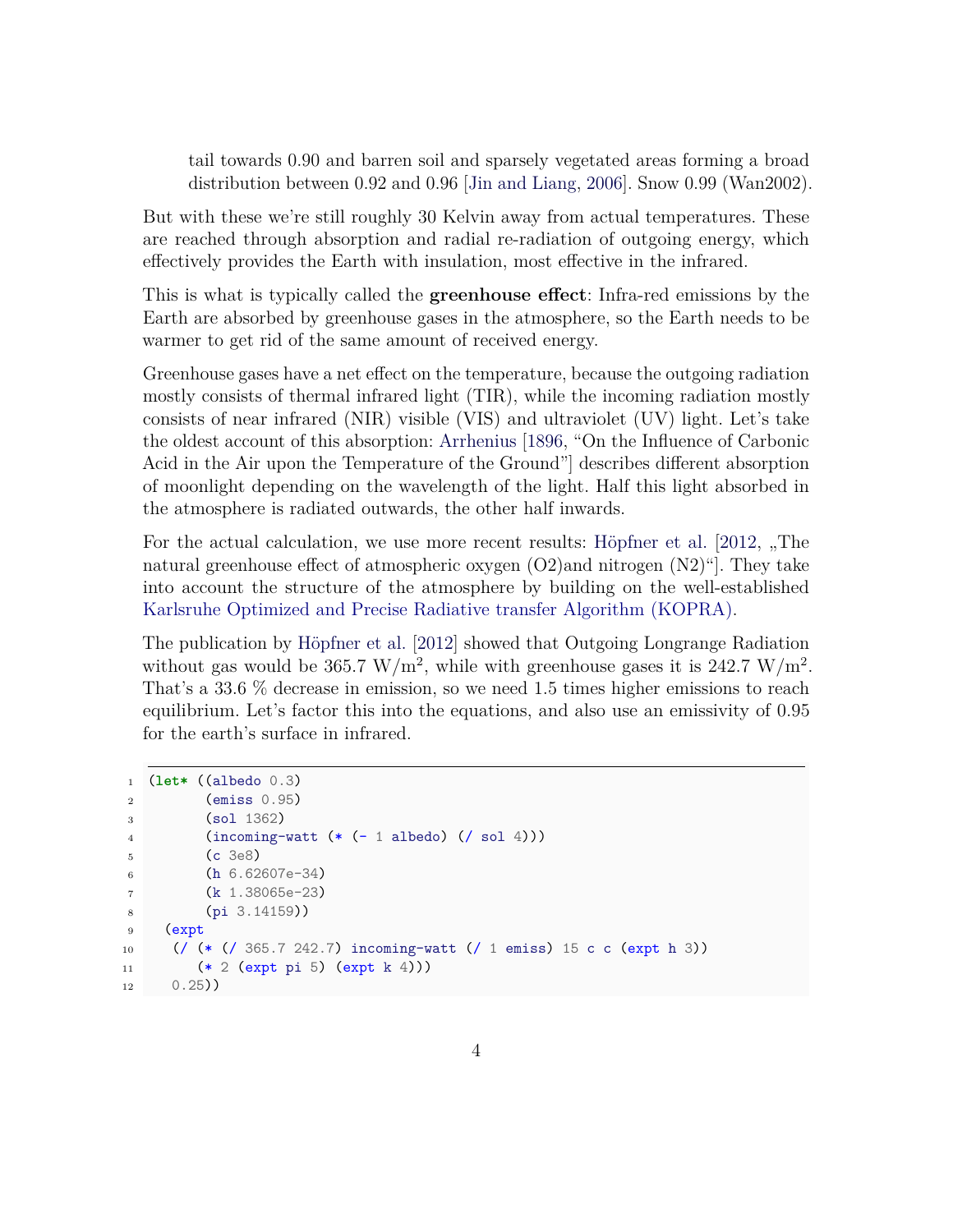<sup>13</sup> *;; for the numerator* <sup>14</sup> *;; (\* (/ 365.7 242.7) (/ 1 emiss) incoming-watt))*

285.7423501045961

$$
T = \left(\frac{E}{\sigma}\right)^{\frac{1}{4}} = \left(\frac{\frac{365.7}{242.7} \cdot 0.7 \frac{1}{0.95} \cdot 340.5 \cdot 15c^2 h^3}{2\pi^5 k^4}\right)^{\frac{1}{4}} K \approx \left(\frac{377.49}{5.67 \cdot 10^{-8}}\right)^{\frac{1}{4}} K = 285.74 K
$$
\n(6)

We get 285.74 K as equilibrium temperature. That's around 12.6<sup>o</sup>C, so now we're just 1.4 Kelvin away from the actual 14◦*C* for the base period 1961-90 [\[Jones et al.,](#page-7-2) [1999,](#page-7-2) [Rayner et al.,](#page-8-1) [2006\]](#page-8-1). There are still effects missing in the calculations, but the intention of this guide is not to create a new climate model, but to show the fundamental physical effects. Remember also that changing the surface albedo by 1 percent point (to 29% or  $31\%$ ) would change the temperature by roughly 1 K, so getting within less than 2 °C of the measured temperature is already pretty good. Going further would require a much stricter treatment of surface albedo that goes into too much detail for an article.

Therefore we'll round this up with an important test that is only weakly affected by the surface albedo:

## **What happens if we increase the absorption by CO**2**? Do we see global warming?**

For this test the result is already close enough to the measured temperature that we can take the difference between values with different parameters to get the effect of these parameters and remove biases which are present in both values.

To calculate global warming due to doubled  $CO<sub>2</sub>$ , we cannot just double the absorption, because the absorption bands get saturated. The [Myhre et al.](#page-7-8) [\[2013,](#page-7-8) IPCC working group 1 (physical science basis)] gives the [increase in radiative forcing due](https://www.ipcc.ch/report/ar5/wg1/anthropogenic-and-natural-radiative-forcing/) to increased  $CO<sub>2</sub>$  levels from the 1950 concentrations of about 310 ppm to the 2010 concentrations of 390 ppm as about 1.[2](#page-4-0)  $\rm W/m^2$ <sup>2</sup>

<span id="page-4-0"></span><sup>&</sup>lt;sup>2</sup>Robust data about changing  $CO<sub>2</sub>$  levels is available [from the Global Monitoring Division](https://www.esrl.noaa.gov/gmd/ccgg/trends/) [\(GMD\) of the Earth System Research Laboratory \(ESRL\) at the National Oceanic & Atmospheric](https://www.esrl.noaa.gov/gmd/ccgg/trends/) [Administration \(NOAA\).](https://www.esrl.noaa.gov/gmd/ccgg/trends/)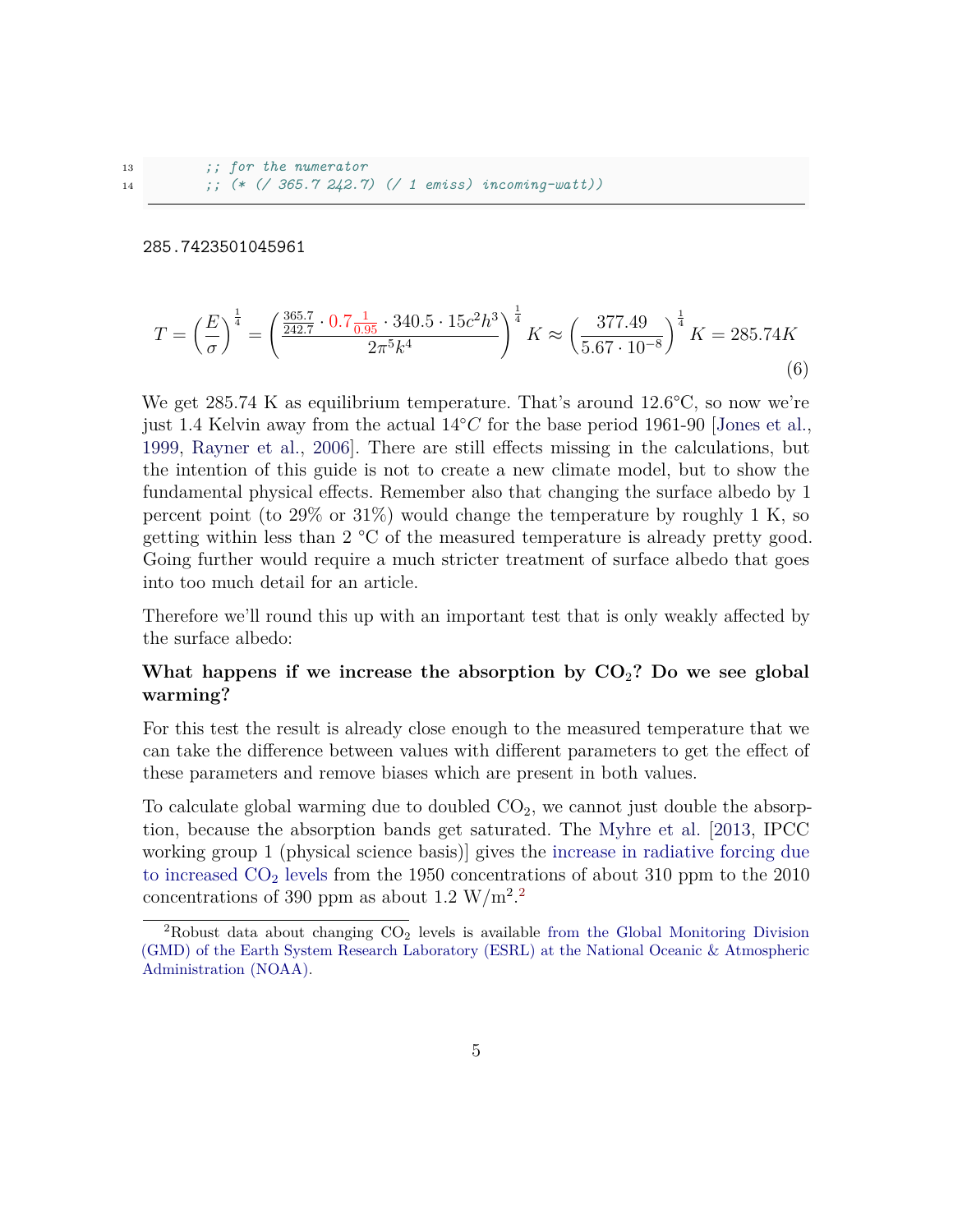So let us go at this backwards: [Höpfner et al.](#page-7-7) [\[2012\]](#page-7-7) showed the state for 2012, what do our calculations predict for 1950 when we reduce the absorption due to  $CO<sub>2</sub>$  by the 1.2  $\text{W/m}^2$  radiative forcing given in the IPCC?<sup>[3](#page-5-0)</sup>

The unstable emissions would then not be 242.7  $W/m^2$  as calculated by [Höpfner](#page-7-7) [et al.](#page-7-7) [\[2012\]](#page-7-7), but 243.9 W/m<sup>2</sup>

```
1 (let* ((albedo 0.3)
2 (sol 1362)
3 (emiss 0.95)
4 (incoming-watt (* (- 1 albedo) (/ sol 4)))
5 (c 3e8)
6 (h 6.62607e-34)
7 (k 1.38065e-23)
8 (pi 3.14159))
9 (expt
10 (/ (* (/ 365.7 (+ 242.7 1.2)) incoming-watt (/ 1 emiss) 15 c c (expt h 3))
11 (* 2 (expt pi 5) (expt k 4)))
12 \qquad 0.25)13 ;; for the numerator
14 ;; (* (/ 365.7 (+ 242.7 1.2)) incoming-watt (/ 1 emiss)))
```
285.3902331695058

$$
T = \left(\frac{E}{\sigma}\right)^{\frac{1}{4}} = \left(\frac{\frac{365.7}{243.2} \cdot 0.7 \frac{1}{0.95} \cdot 340.5 \cdot 15c^2 h^3}{2\pi^5 k^4}\right)^{\frac{1}{4}} K \approx \left(\frac{375.64}{5.67 \cdot 10^{-8}}\right)^{\frac{1}{4}} K = 285.39 K\tag{7}
$$

We get 285.39 Kelvin for 1950, about 0.35°C less than for 2010.

This gives an estimate of a 0.35°C increase in temperature from 1950 to 2010 due to increased  $CO<sub>2</sub>$  levels alone. If we also remove the added absorption from methane, N2*O* and other greenhouse gases emitted by humans (additional forcing of 0.75  $\mathrm{W/m^2}$ , we get 285.17 Kelvin.

So this calculation from basics yields an increase of the equilibrium temperature by 0.57 °C.

<span id="page-5-0"></span><sup>3</sup>We're only going to 1950 and not back to 1850, because the temperature data at 1850 would mix in [the effect of the declining little ice age.](https://en.wikipedia.org/wiki/Little_Ice_Age)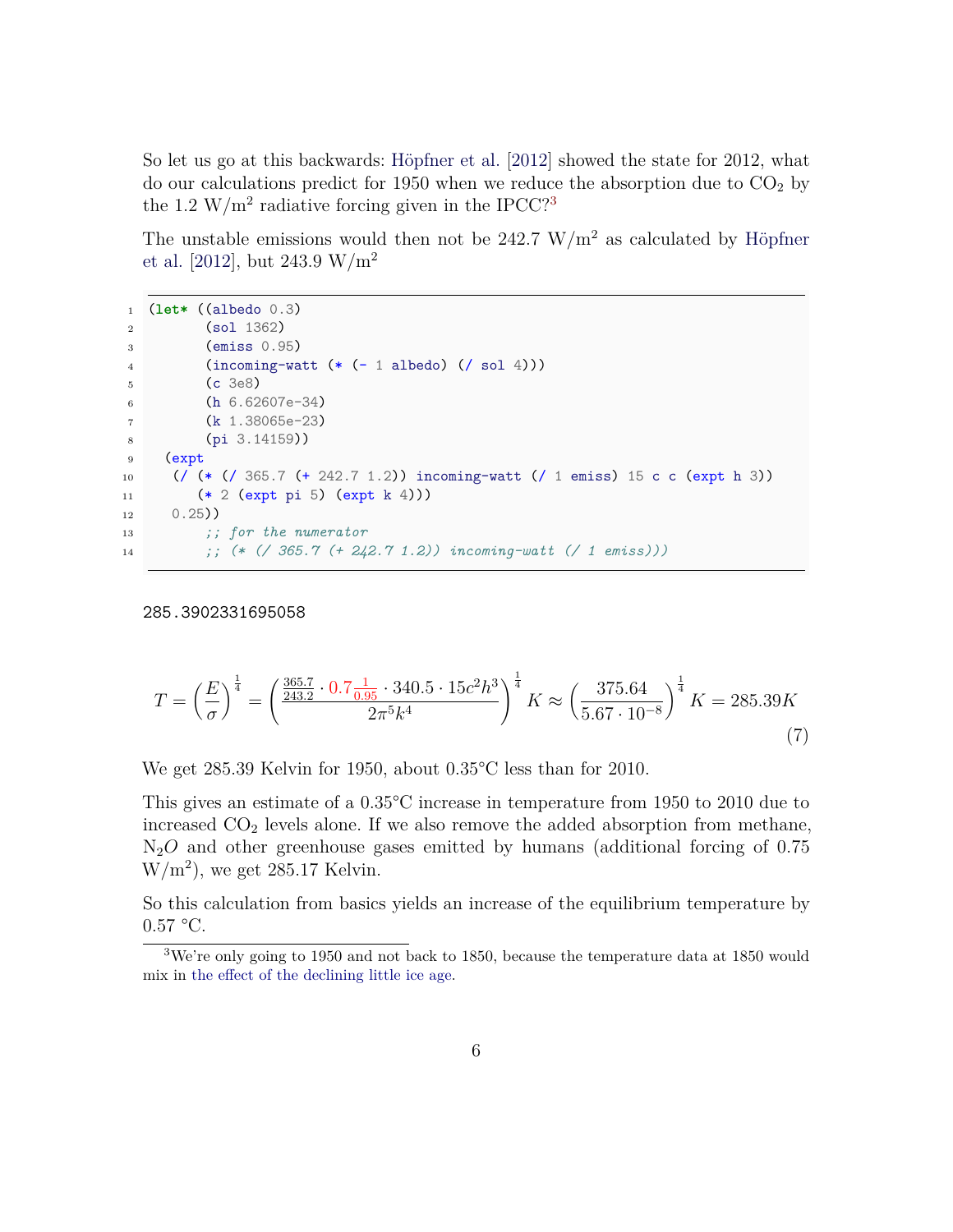$$
T_{2010} - T_{1950} = 285.74K - 285.17K = 0.57K
$$
\n<sup>(8)</sup>

This is a bit lower than the increase of 0.65 K to 0.75 K seen in the [global temperature](http://berkeleyearth.org/2018-temperatures/) [records by the Berkeley Earth project,](http://berkeleyearth.org/2018-temperatures/) [4](#page-6-0) and close to the 0.6 to 0.8 K increase shown in the [Global \(NH+SH\)/2 temperature given by HadCRUT4 by the Met Office Hadley](https://www.metoffice.gov.uk/hadobs/hadcrut4/diagnostics.html) [Centre by the National Meteorological Service of the United Kingdom.](https://www.metoffice.gov.uk/hadobs/hadcrut4/diagnostics.html) [5](#page-6-1) But for a calculation from basic principles, that's pretty good.

So we can conclude that actual measurements match this physical explanation of global warming due to the greenhouse effect — or more exactly: due to increased absorption of infrared radiation by greenhouse gases, with the biggest effect due to  $CO<sub>2</sub>$ .

The source of climate-active human carbon emissions which influences the  $CO<sub>2</sub>$ content of the atmosphere is mostly burning of fossil fuel which is taken from the crust of the Earth and introduced into the carbon cycle. This is what changes the  $CO<sub>2</sub>$  concentration.

And with this, we are done.

Please reduce your carbon emissions and become active to get politicians to action on a national and global scale. We're cutting the branch we live on.

If you want more details, have a look at the IPCC reports. Best start with the executive summary and then go into the details you're most interested in:

IPCC Climate Change 2013: The Physical Science Basis: [https://www.ipcc.ch/](https://www.ipcc.ch/report/ar5/wg1/) [report/ar5/wg1/](https://www.ipcc.ch/report/ar5/wg1/)

An explanation how humans increase the  $CO<sub>2</sub>$ -concentration of the atmosphere is available in my presentation [The carbon cycle:](https://www.draketo.de/licht/physik/kohlenstoffkreislauf-carbon-cycle) [https://www.draketo.de/licht/](https://www.draketo.de/licht/physik/kohlenstoffkreislauf-carbon-cycle) [physik/kohlenstoffkreislauf-carbon-cycle](https://www.draketo.de/licht/physik/kohlenstoffkreislauf-carbon-cycle)

And if you want my best estimate of our current situation, have a look at the article [Two visions of our future:](https://www.draketo.de/english/politics/roll-a-die) [https://www.draketo.de/english/politics/](https://www.draketo.de/english/politics/roll-a-die) [roll-a-die](https://www.draketo.de/english/politics/roll-a-die)

<span id="page-6-1"></span><span id="page-6-0"></span><sup>4</sup>Berkeley Earth provides a reevaluation of all the surface measurements without complex models.

<sup>5</sup>HadCRUT4 combines sea surface temperature data from the Hadley Centre of the UK Met Office and the land surface air temperature records compiled by the Climatic Research Unit (CRU) of the University of East Anglia.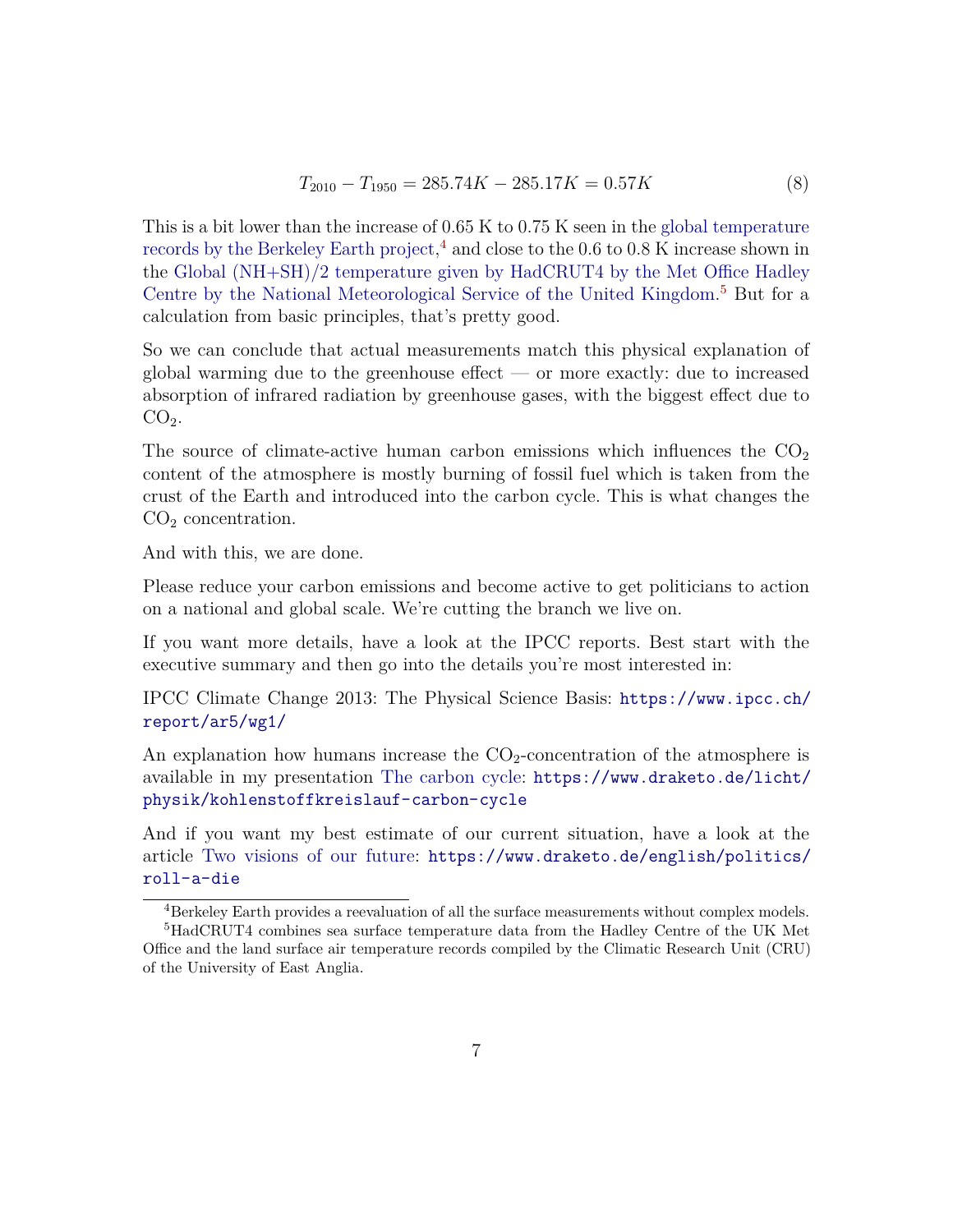## **Literatur**

- <span id="page-7-6"></span>Svante Arrhenius. *On the influence of carbonic acid in the air upon the temperature of the ground.*, volume 5, pages 237–276. The London, Edinburgh and Dublin Philosophical Magazine and Journal of Science, 1896.
- <span id="page-7-0"></span>Ludwig Boltzmann. Ableitung des stefan'schen gesetzes, betreffend die abhängigkeit der wärmestrahlung von der temperatur aus der electromagnetischen lichttheorie. *Annalen der Physik*, 258(6):291–294, 1884. ISSN 1521-3889. doi: 10.1002/andp. 18842580616. URL <http://dx.doi.org/10.1002/andp.18842580616>.
- <span id="page-7-7"></span>M. Höpfner, M. Milz, S. Buehler, J. Orphal, and G. Stiller. The natural greenhouse effect of atmospheric oxygen (o2) and nitrogen (n2). *Geophysical Research Letters*, 39(10):n/a–n/a, 2012. ISSN 1944-8007. doi: 10.1029/2012GL051409.
- <span id="page-7-5"></span>Menglin Jin and Shunlin Liang. An improved land surface emissivity parameter for land surface models using global remote sensing observations. *Journal of Climate*, 19(12):2867–2881, Jun 2006. ISSN 0894-8755. doi: 10.1175/JCLI3720.1. URL <http://dx.doi.org/10.1175/JCLI3720.1>.
- <span id="page-7-2"></span>P. D. Jones, M. New, D. E. Parker, S. Martin, and I. G. Rigor. Surface air temperature and its changes over the past 150 years. *Reviews of Geophysics*, 37(2):173–199, 1999. ISSN 1944-9208. doi: 10.1029/1999RG900002.
- <span id="page-7-1"></span>Greg Kopp and Judith L. Lean. A new, lower value of total solar irradiance: Evidence and climate significance. *Geophysical Research Letters*, 38(1):n/a–n/a, 2011. ISSN 1944-8007. doi: 10.1029/2010GL045777.
- <span id="page-7-4"></span>J-P. Muller. Globalbedo final product validation report. Technical report, GlobAlbedo, 2013.
- <span id="page-7-3"></span>Jan-Peter Muller, Gerardo López, Gill Watson, Neville Shane, Tom Kennedy, Peter Yuen P. Lewis, Jürgen Fischer, Luis Guanter, Carlos Domench, Réné Preusker Peter North, Andreas Heckel, Olaf Danne, Uwe Krämer, Marco Zühlke, Carsten Brockmann, and Simon Pinnock. The esa globalbedo project for mapping the earth's land surface albedo for 15 years from european sensors. IEEE Geoscience and Remote Sensing Symposium (IGARSS) 2012, IEEE, Munich, Germany, 22-27.7.12, 2012. URL <http://globalbedo.org/docs/Muller-GlobAlbedo-abstractV4.pdf>.
- <span id="page-7-8"></span>G. Myhre, D. Shindell, F.-M. Bre'on, W. Collins, J. Fuglestvedt, J. Huang, D. Koch, J.-F. Lamarque, D. Lee, B. Mendoza, T. Nakajima, A. Robock, G. Stephens, T. Takemura, and H. Zhang. *Anthropogenic and Natural Radiative Forcing*, book section 8, page 659–740. Cambridge University Press, Cambridge, United Kingdom